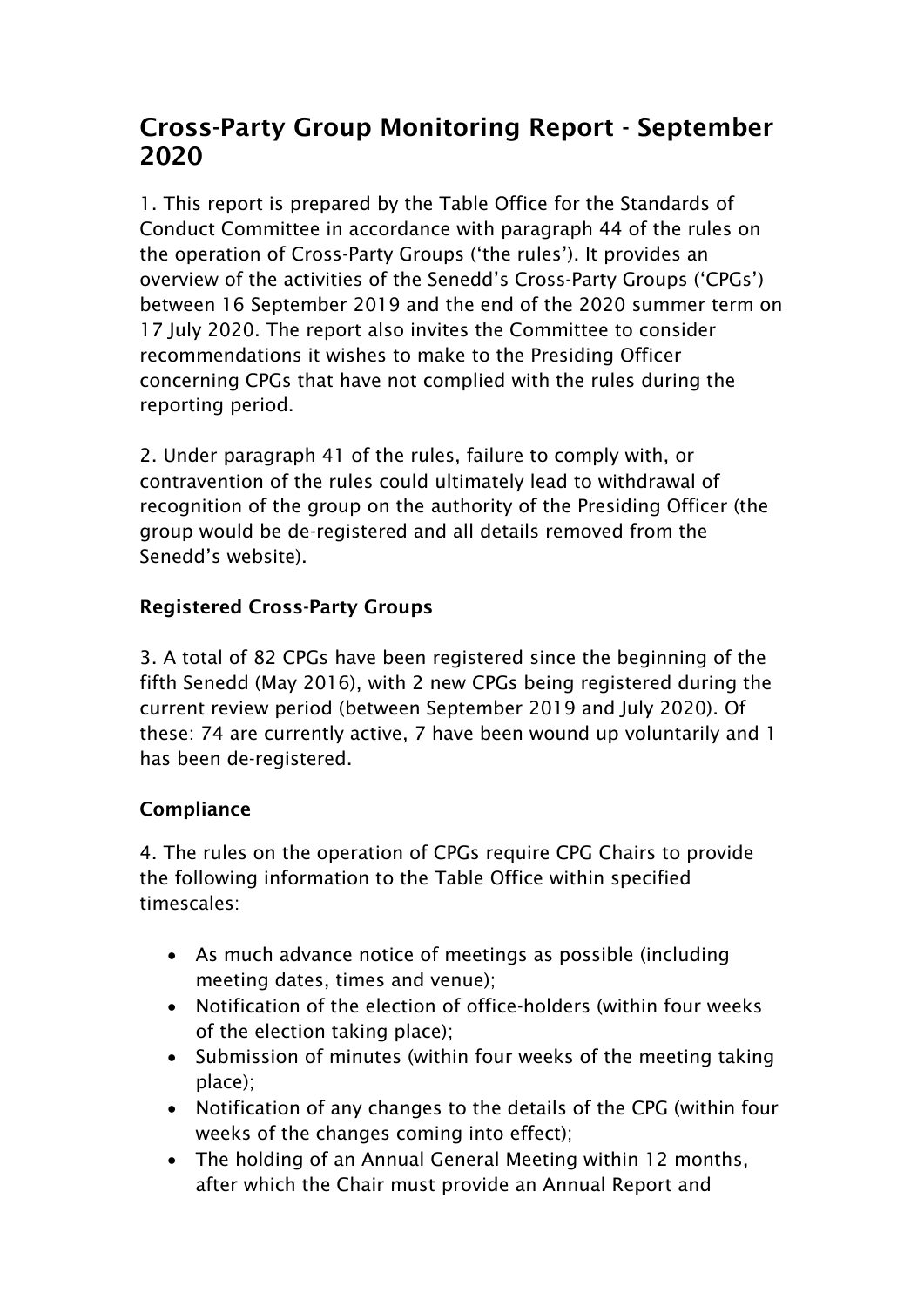Financial Statement within six weeks of that meeting taking place.

5. A list of the groups, along with the names of Chairs and persons/organisations providing secretarial support, are included in Annex A. Full details of all group meetings are included on the Senedd's website.

6. A summary of each group's activities is outlined below. Their compliance with the rules have been categorised as follows:

- Groups who provide the necessary information;
- Groups who are not active and/or have not provided details required by the rules.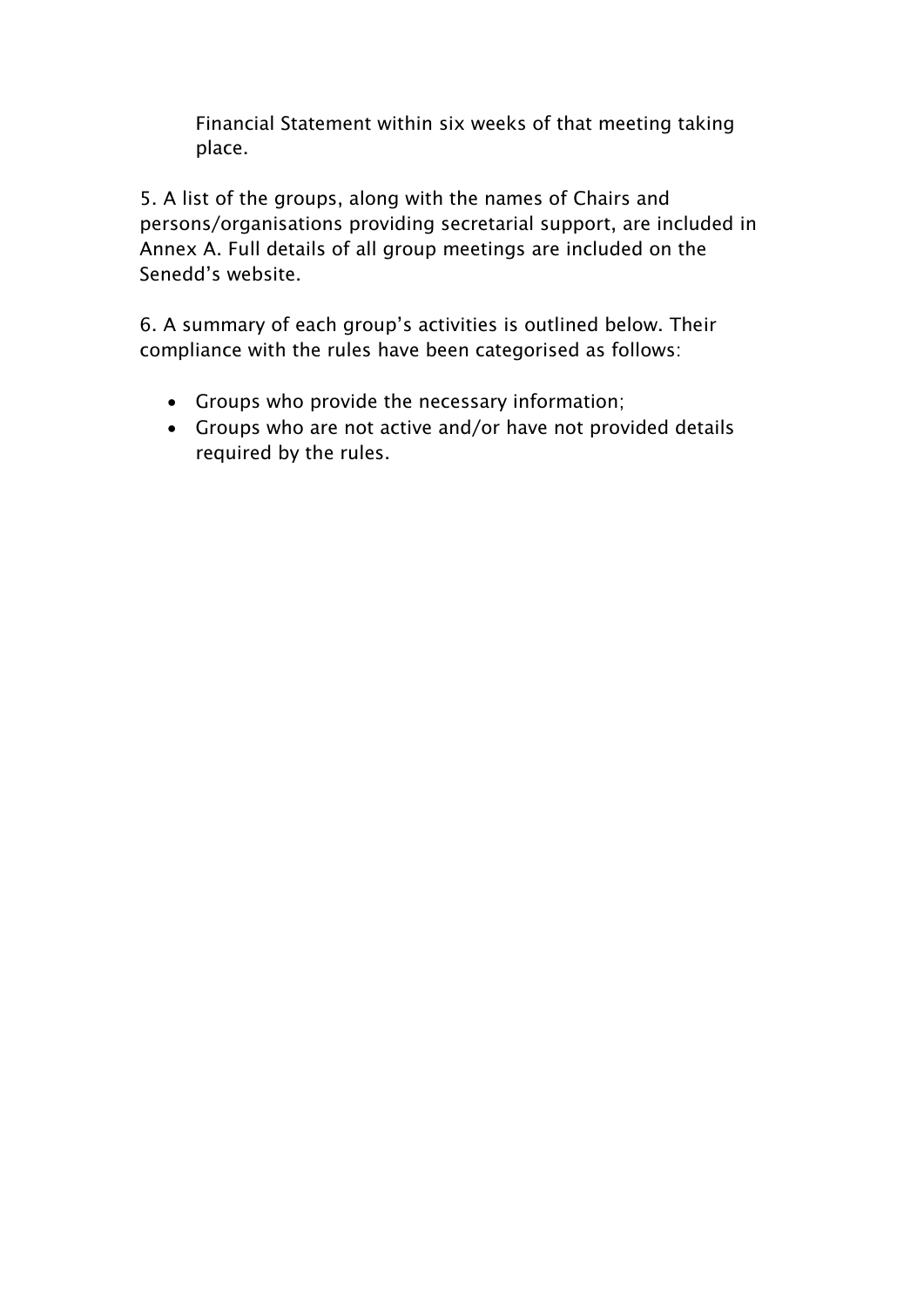| Cross-Party Groups that have provided the required information<br>(39) |                                                                                                                                               |  |  |
|------------------------------------------------------------------------|-----------------------------------------------------------------------------------------------------------------------------------------------|--|--|
| <b>Active Travel Act</b>                                               | Met three times (17 September<br>2019, 10 December 2019, 4 June<br>2020). Annual report and financial<br>statement for 2018-19 submitted.     |  |  |
| <b>Armed Forces and Cadets</b>                                         | Met twice (27 November 2019 and<br>11 March 2020). Annual report<br>and Financial Statement provided.                                         |  |  |
| <b>Arts and Health</b>                                                 | Met twice (18 September 2019<br>and 4 February 2020). Annual<br>report and financial statement<br>submitted.                                  |  |  |
| Autism                                                                 | Met twice (4 December 2019 and<br>26 February 2020). Annual report<br>and financial statement<br>submitted.                                   |  |  |
| <b>Beer and Pubs</b>                                                   | Met once on 21 October 2019.<br>Annual report and financial<br>statement provided.                                                            |  |  |
| <b>Coeliac Disease and Dermatitis</b><br>Herpetiformis                 | Met twice (15 October 2019 and<br>16 June 2020). Annual report and<br>financial statement provided.                                           |  |  |
| Co-operatives and Mutuals                                              | Met three times (27 November<br>2019, 24 March 2020 and 30 June<br>2020). Annual report and financial<br>statement submitted.                 |  |  |
| <b>Conservation and Shooting</b>                                       | Met once on 22 November 2019.<br>AGM due on 22 November 2020.                                                                                 |  |  |
| Dementia                                                               | Met four times (8 October 2019, 3<br>December 2019, 3 March 2020<br>and 10 July 2020). Annual report<br>and financial statement<br>submitted. |  |  |

## ANNEX: A – Record of compliance 2019-20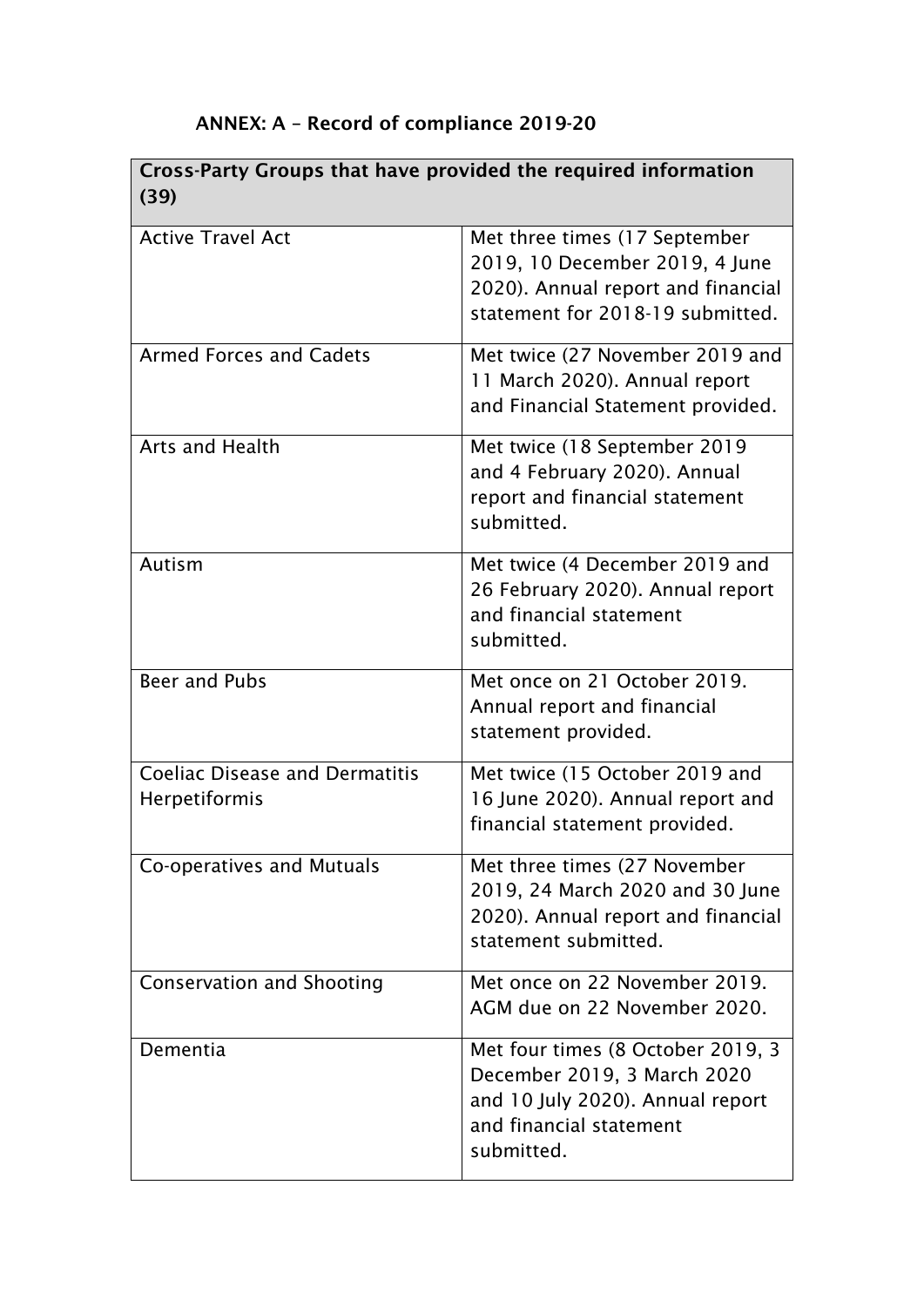| <b>Disability</b>                                  | Met four times (19 November<br>2019, 26 February 2020, 19 May<br>2020 and 2 July 2020). Annual<br>report and financial statement<br>submitted. |
|----------------------------------------------------|------------------------------------------------------------------------------------------------------------------------------------------------|
| Faith                                              | Met once on 30 June 2020. Annual<br>report and financial statement<br>provided.                                                                |
| Food                                               | Met once on 21 October 2019.<br>Annual report and financial<br>statement provided.                                                             |
| Fuel Poverty and Energy Efficiency                 | Met twice (1 October 2019 and 23<br>July). Annual report and financial<br>statement provided.                                                  |
| <b>Funerals and Bereavement</b>                    | Met twice on 13 November 2019<br>and 16 June 2020. Annual report<br>and statement provided.                                                    |
| Further Education (FE) and Future<br><b>Skills</b> | Met once on 24 September 2019.<br>Annual report and statement<br>provided.                                                                     |
| <b>Hospices and Palliative Care</b>                | Met three times on 17 September<br>2019, 11 March 2020 and 25 June<br>2020. Annual report and financial<br>statement provided.                 |
| Human Rights.                                      | Met once on 3 March 2020.<br>Annual report provided.                                                                                           |
| Human Trafficking in Wales                         | Met once on 12 November 2019.<br>Annual report and financial<br>statement provided.                                                            |
| <b>Industrial Communities</b>                      | Met twice on 9 October 2019 and<br>5 February 2020. Annual report<br>and financial statement provided.                                         |
| Liver Disease                                      | Met once on 21 January 2020.<br>Annual report and financial<br>statement due on January 2021.                                                  |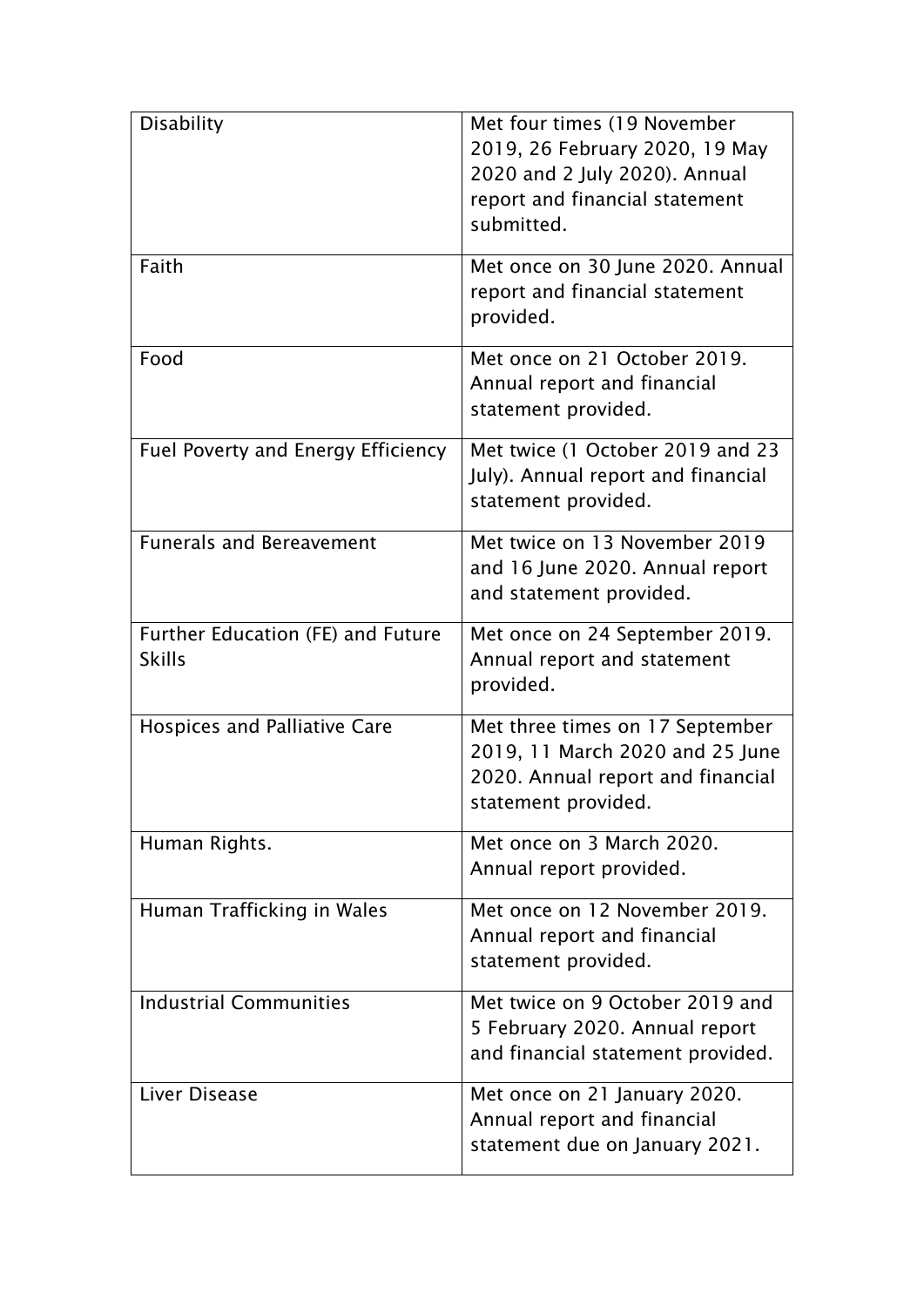| Looked After Children                                    | Met three times (4 June 2019, 12<br>November 2019 and 11 Feb<br>2020). Annual Report and<br>Financial provided.                       |
|----------------------------------------------------------|---------------------------------------------------------------------------------------------------------------------------------------|
| <b>Medical Research</b>                                  | Met twice (19 November 2019 and<br>9 July 2020). Annual report and<br>financial statement submitted.                                  |
| <b>Neurological Conditions</b>                           | Met once on 4 October 2019.<br>Annual report and financial<br>statement provided.                                                     |
| <b>North Wales</b>                                       | Met once on 7 February 2020.<br>Annual report and financial<br>statement provided.                                                    |
| Poverty                                                  | Met four times (9 October 2019,<br>28 January 2020, 6 May 2020 NS<br>23 July). Annual report and<br>financial statement provided.     |
| <b>Preventing Child Sexual Abuse</b>                     | Met once on 23 October 2019.<br>Annual report and financial<br>statement provided.                                                    |
| Race Equality (NEW)                                      | Met three times (2 October 2019,<br>4 June 2020 and 4 March 2020).<br>Annual report and financial<br>statement due on 2 October 2020. |
| Rare, Genetic and Undiagnosed<br><b>Conditions (NEW)</b> | Met twice on 2 October 2019 and<br>14 January 2020. Annual report<br>and financial statement due in<br>October 2020.                  |
| <b>Sepsis</b>                                            | Has not met during this period<br>because of the COVID-19<br>pandemic. Annual report and<br>financial statement provided.             |
| <b>Steel</b>                                             | Met once on 24 September 2019.<br>Annual report and financial<br>statement provided.                                                  |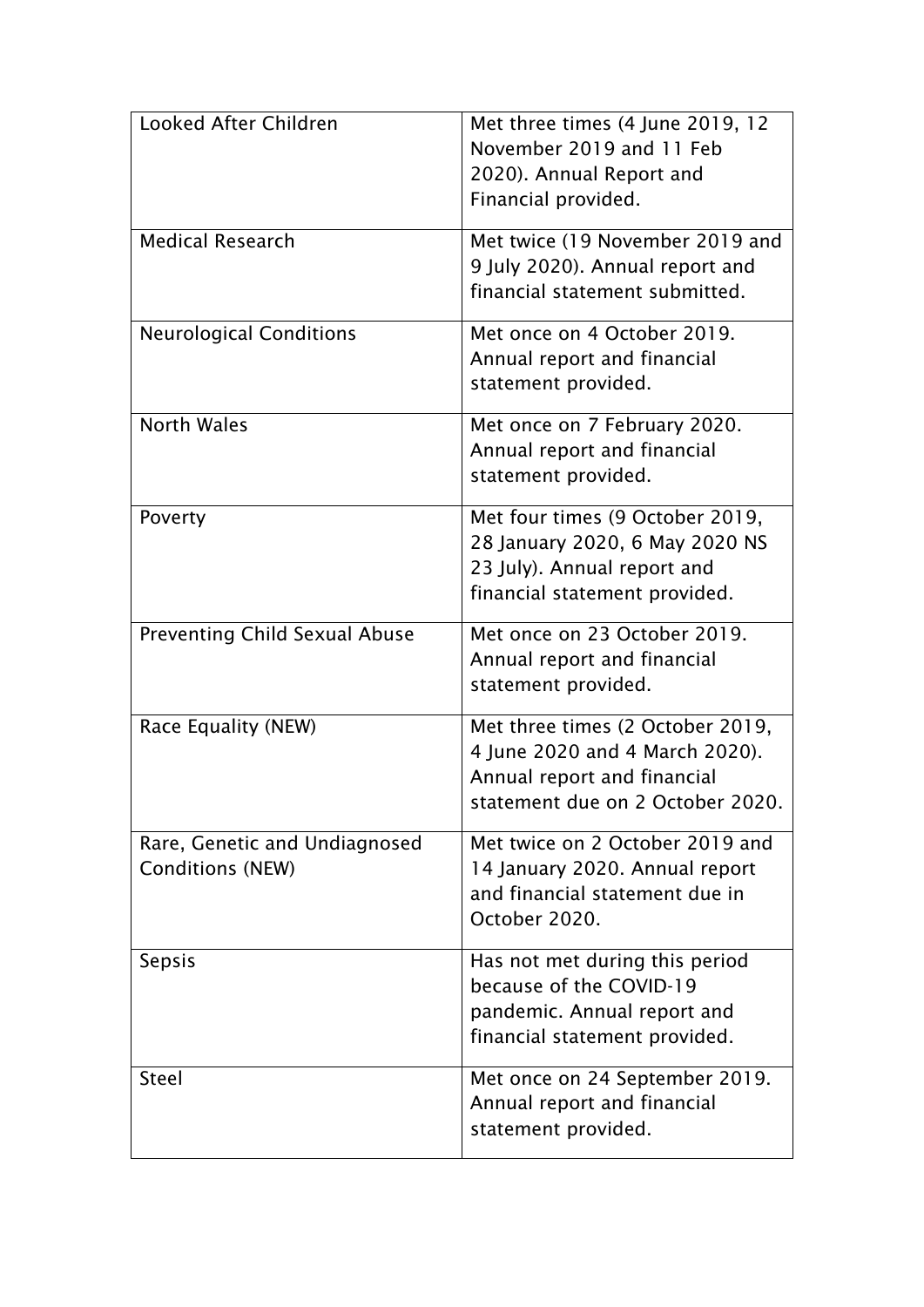| <b>STEM</b>                    | Met three times on 5 November<br>2019, 3 March 2020 and 30 June<br>2020. Annual report and financial<br>statement provided.                |
|--------------------------------|--------------------------------------------------------------------------------------------------------------------------------------------|
| <b>Suicide Prevention</b>      | Met four times (22 October 2019,<br>28 January 2020, 28 April 2020<br>and 9 July 2020). Annual Report<br>and financial Statement provided. |
| Sustainable Energy             | Met twice on 24 September 2019<br>and 11 February 2020. Annual<br>report and financial statement<br>submitted.                             |
| Tourism                        | Met once on 19 May 2020. Annual<br>report and financial statement<br>provided.                                                             |
| <b>Wales International</b>     | Met once on 15 October 2019.<br>Annual report and financial<br>statement submitted.                                                        |
| Welsh Language                 | Met once on 21 January 2020.<br>Annual report and financial<br>statement submitted.                                                        |
| Women                          | Met three times (17 . October<br>2019, 3 December 2019 and 18<br>June 2020). Annual report and<br>financial statement provided             |
| <b>Women's Health</b>          | Met four times (6 November 2019,<br>27 February 2020, 18 June 2020<br>and 16 July 2020. Annual report<br>and financial statement provided. |
| Woodlands, Forestry and Timber | Met once on 19 March 2019.<br>Annual report and financial<br>statement submitted.                                                          |

#### Cross-Party Groups that are either not active or have not provided the required information (35)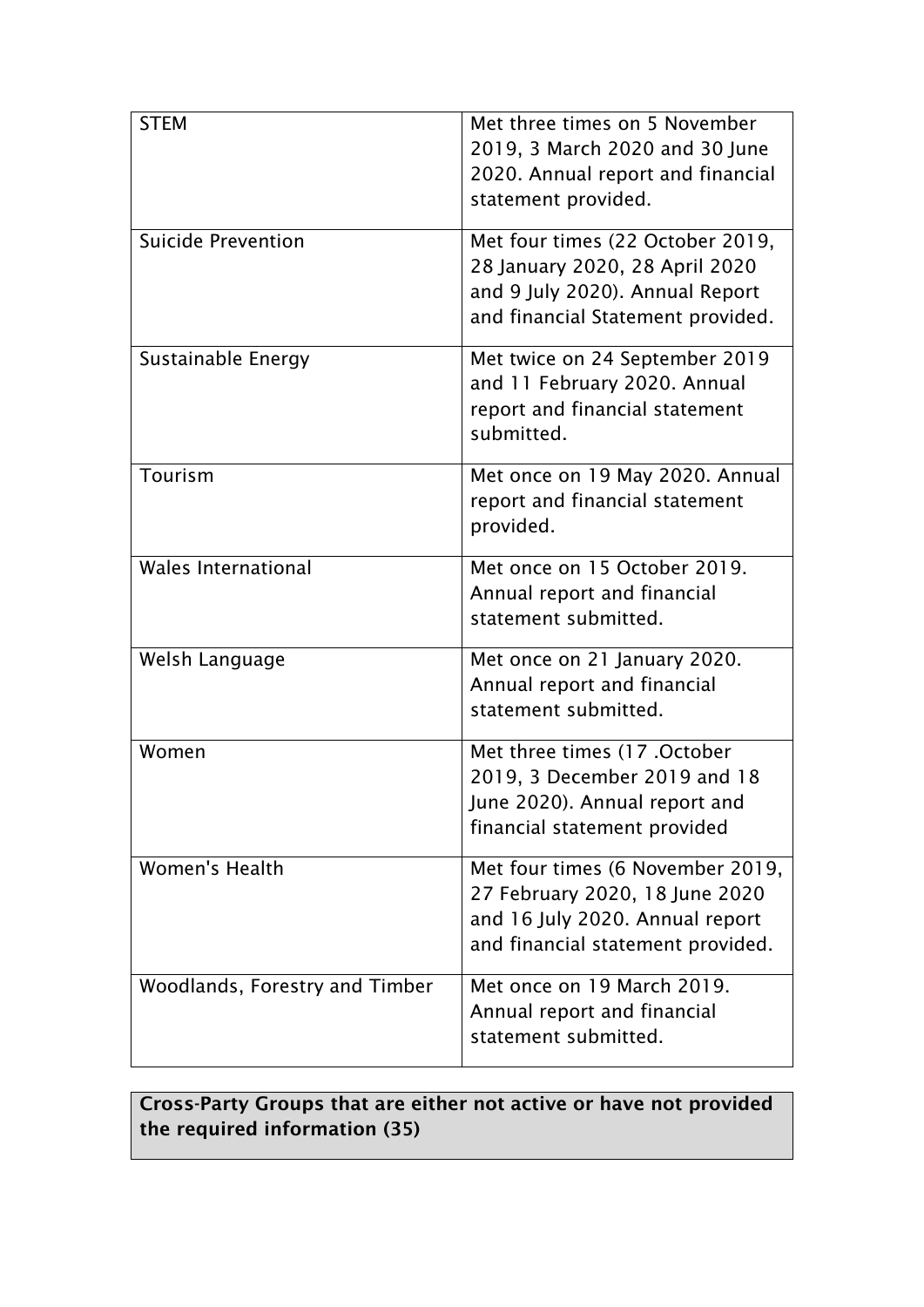| A Clean Air Act for Wales | Met once (16 June 2020). No<br>minutes provided. No annual<br>report or financial statement<br>submitted.                                                  |
|---------------------------|------------------------------------------------------------------------------------------------------------------------------------------------------------|
| Asbestos                  | Not active - has not met since 20<br>September 2017. Annual report<br>and financial statement for 2018-<br>19 provided.                                    |
| Biodiversity.             | Met once on 1 October 2019. No<br>annual report or financial<br>statement submitted.                                                                       |
| Cancer                    | Met once on 9 October 2019. No<br>annual report or financial<br>statement submitted.                                                                       |
| Children and Young People | Not active - has not met. Annual<br>report and financial statement<br>submitted.                                                                           |
| Construction              | Not active - has not met since 19<br>June 2018. Annual Report and<br>Financial submitted.                                                                  |
| Cricket                   | Not active. Has not met since<br>being registered. No annual report<br>or financial statement submitted.                                                   |
| Deaf Issues               | Met once on 26 November 2019.<br>No annual report or financial<br>statement provided.                                                                      |
| <b>Diabetes</b>           | Met twice (6 November 2019 and<br>10 June 2020). No minutes<br>provided for meeting held on 10<br>June. Annual report and financial<br>statement provided. |
| <b>Eating Disorders</b>   | Met once on 21 January 2020. No<br>minutes provided. Annual report<br>and financial statement<br>submitted.                                                |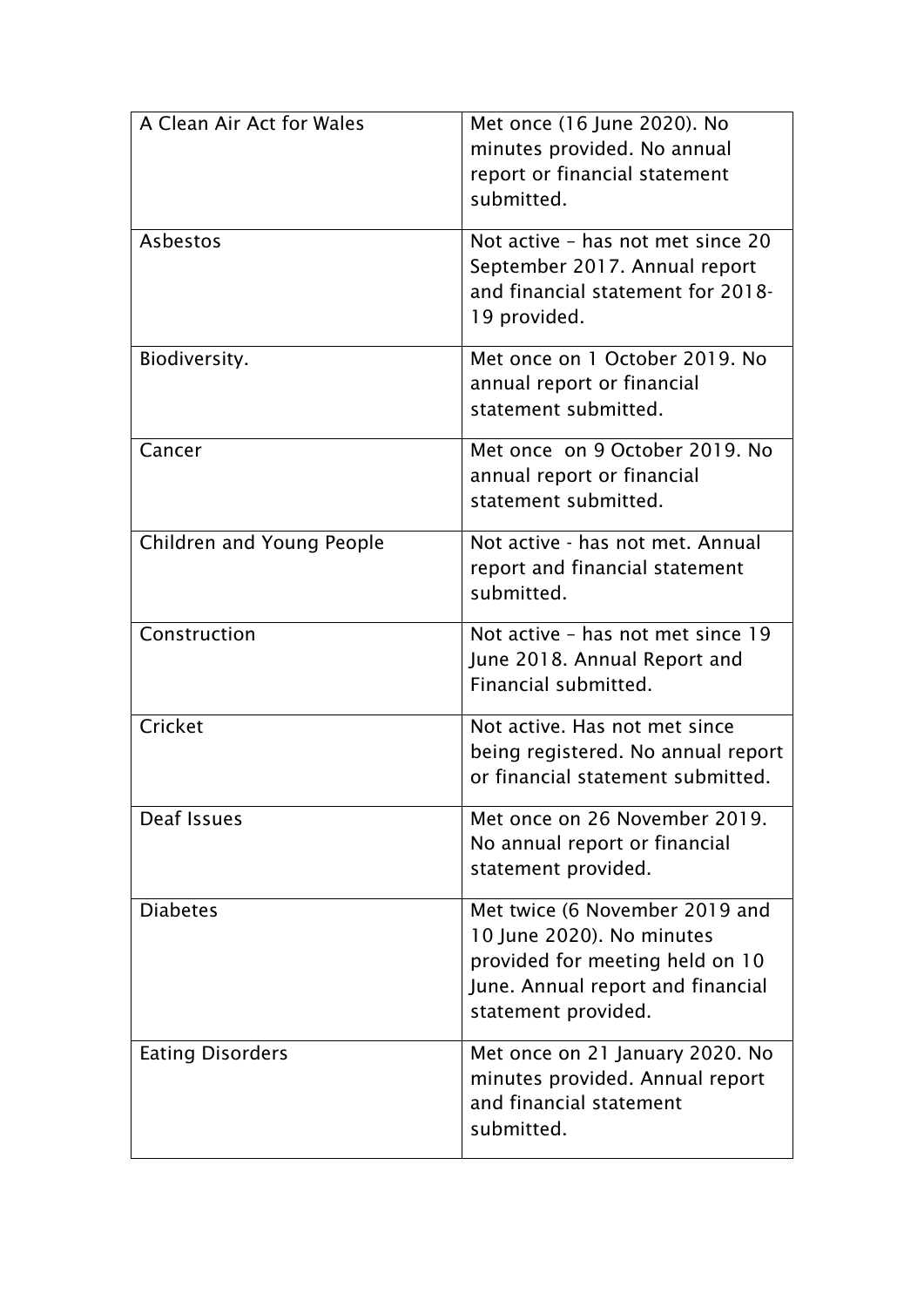| <b>Gypsies and Travellers</b>                | Not active - has not met since 25<br>June 2019. No annual report or<br>financial statement provided.                       |
|----------------------------------------------|----------------------------------------------------------------------------------------------------------------------------|
| Haemophilia and Contaminated<br><b>Blood</b> | Met once on 2 October 2019. No<br>annual report or financial<br>statement provided.                                        |
| Housing                                      | Met once on 12 February 2020.<br>No annual report or financial<br>statement provided.                                      |
| Law                                          | Not active - has not met since 23<br>January 2019. Annual report and<br>financial statement provided.                      |
| <b>Mental Health</b>                         | Met once on 20 May 2020. No<br>annual report or financial<br>statement provided.                                           |
| <b>Muscular Dystrophy</b>                    | Not active - last met on 6 March<br>2019. No annual report and<br>financial statement provided.                            |
| <b>Music</b>                                 | Not active. Has not met since<br>being registered. No annual report<br>or financial statement submitted.                   |
| Nursing and Midwifery.                       | Not active - has not met since 6<br>March 2019. No annual report and<br>financial statement provided.                      |
| Older People                                 | Met once on 10 March 2020. No<br>annual report and financial<br>statement provided.                                        |
| Policing                                     | Met twice on 25 March 2020 and<br>23 June 2020. No minutes<br>provided. Annual report and<br>financial statement provided. |
| <b>Problem Gambling</b>                      | Met twice on 10 December 2019<br>and 16 June 2020. No annual<br>report and financial statement<br>provided.                |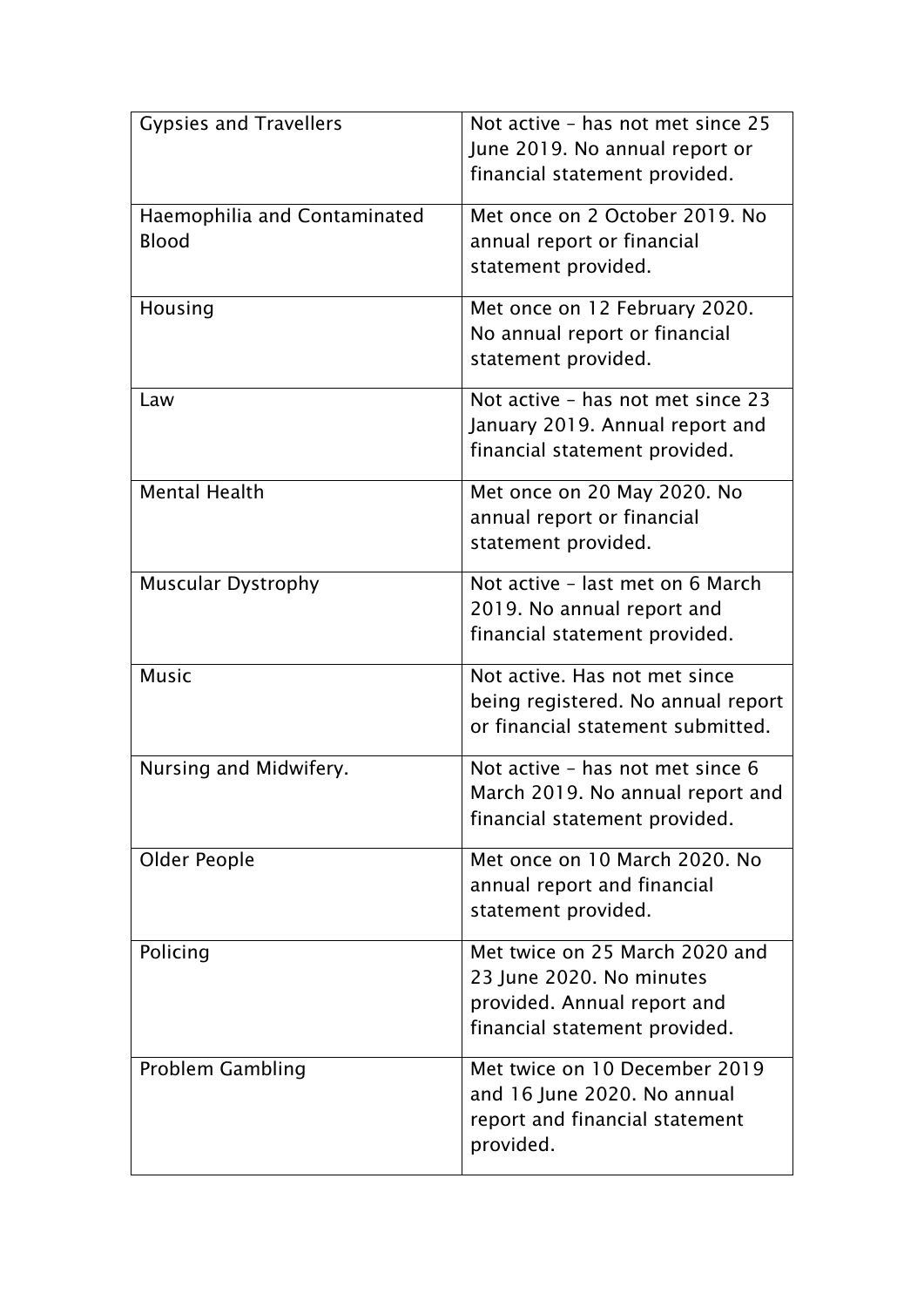| <b>Public and Commercial Services</b> | Not active - has not met since 12                               |  |
|---------------------------------------|-----------------------------------------------------------------|--|
| (PCS) Union                           | February 2019. No annual report                                 |  |
|                                       | or financial statement provided.                                |  |
| <b>Rural Affairs</b>                  | Not active - has not met since 1                                |  |
|                                       | May 2018. No annual report or                                   |  |
|                                       | financial statement submitted.                                  |  |
| Skin                                  | Met once on 12 November 2019.                                   |  |
|                                       | No annual report and financial                                  |  |
|                                       | statement provided.                                             |  |
| <b>Small and Medium Sized</b>         | Met once on 3 December 2019.                                    |  |
| Enterprises                           | No minutes provided. No annual                                  |  |
|                                       | report and financial statement<br>submitted.                    |  |
|                                       |                                                                 |  |
| <b>Small Shops</b>                    | Met twice on 3 December 2019                                    |  |
|                                       | and 22 April 2020. No minutes<br>provided for 22 April meeting. |  |
|                                       | Annual report and financial                                     |  |
|                                       | statement provided.                                             |  |
|                                       | Met once on 26 November 2019.                                   |  |
| <b>Smoking and Health</b>             | No minutes provided. No annual                                  |  |
|                                       | report and financial statement                                  |  |
|                                       | submitted.                                                      |  |
| <b>Stroke</b>                         | Met once on 15 October 2019. No                                 |  |
|                                       | annual report and financial                                     |  |
|                                       | statement provided.                                             |  |
| Technology and Innovation             | Not active - has not met since 1                                |  |
|                                       | May 2019. Annual report and                                     |  |
|                                       | financial statement submitted.                                  |  |
| Transport                             | Not active - has not met since 26                               |  |
|                                       | June 2019. Annual report and                                    |  |
|                                       | financial statement provided.                                   |  |
| <b>Universities</b>                   | Met twice (on 23 October 2019                                   |  |
|                                       | and 6 May 2020). Minutes not                                    |  |
|                                       | provided for these meetings.<br>Annual report and financial     |  |
|                                       | statement provided.                                             |  |
|                                       |                                                                 |  |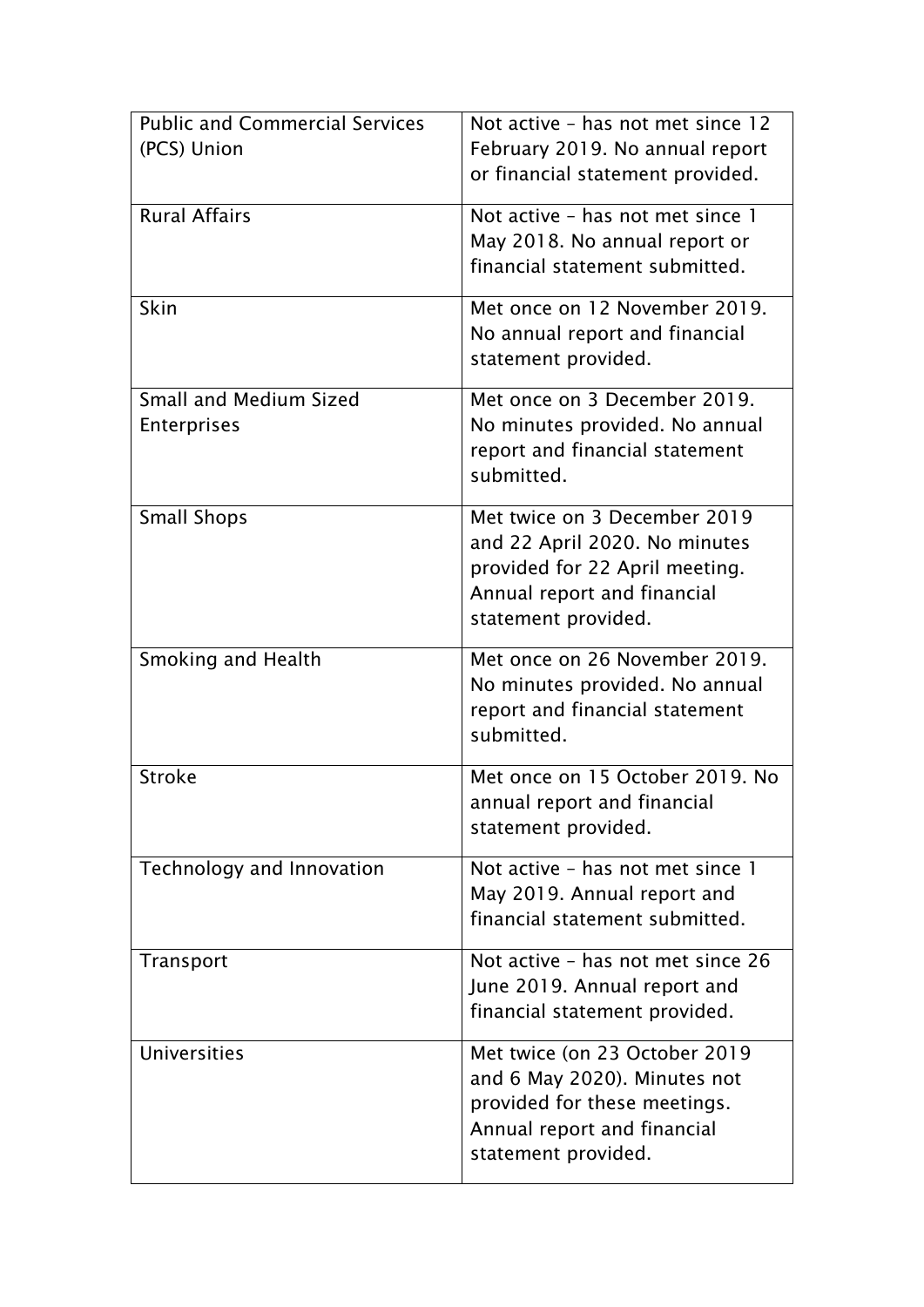| Violence against Women and<br>Children | Met twice (1 October 2019 and 3<br>December 2019). No minutes<br>submitted for 1 October 2019<br>meeting. Annual report and<br>financial statement provided.                          |
|----------------------------------------|---------------------------------------------------------------------------------------------------------------------------------------------------------------------------------------|
| Vision                                 | Met three times on 12 November<br>2019, 10 March 2020 and 14 July<br>2020. No minutes submitted for<br>14 July 2020 meeting. No annual<br>report and financial statement<br>provided. |
| Wales Air Ambulance                    | Not active - has not met since 29<br>March 2017. No annual report or<br>financial statement provided.                                                                                 |
| Waterways                              | Not active - has not met since 23<br>January 2018. No annual report<br>and financial statement<br>submitted.                                                                          |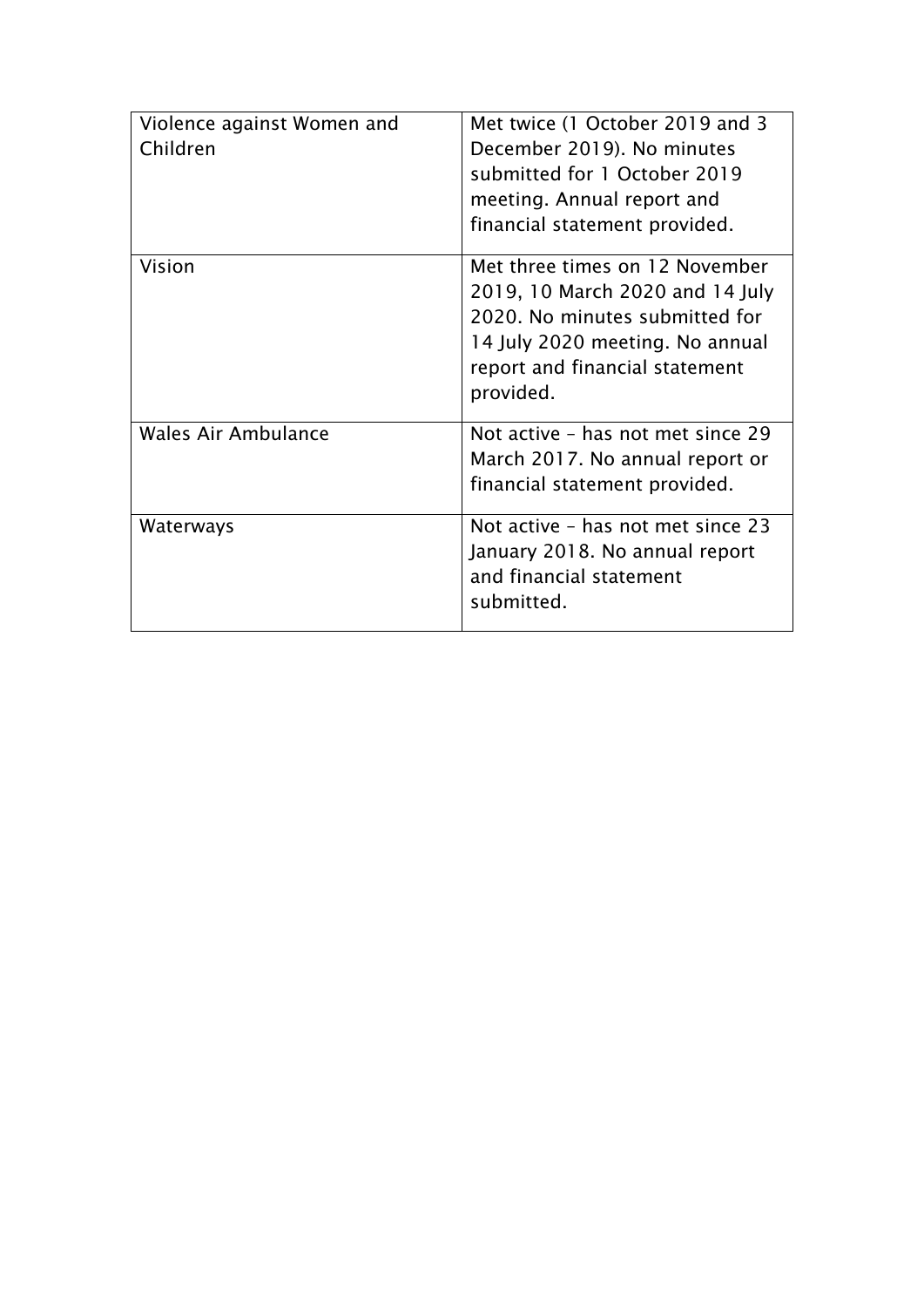# Annex: Registered Cross-Party Groups (74)

| Chair (number of<br>groups) | <b>Cross-Party Group</b>                                                 | <b>Person and</b><br>organisation<br>providing<br>secretarial<br>support |
|-----------------------------|--------------------------------------------------------------------------|--------------------------------------------------------------------------|
| Mark Isherwood (6.5)        | Autism                                                                   | Meleri Thomas,<br><b>The National</b><br><b>Autistic Society</b>         |
|                             | <b>Disability</b>                                                        | Zoe Richards,<br>Learning Disability<br>Wales                            |
|                             | <b>Funerals and</b><br><b>Bereavement</b>                                | David Beamer,<br><b>Brevia Consulting</b>                                |
|                             | <b>Neurological Conditions</b>                                           | Diane Gleeson,<br>Wales<br>Neurological<br>Alliance                      |
|                             | Violence against Women<br>and Children (Co-Chair<br>with Mark Isherwood) | Elinor Crouch-<br>Puzey, Welsh<br>Women's Aid                            |
|                             | <b>Fuel Poverty and Energy</b><br>Efficiency                             | Ben Saltmarsh,<br>NEA Cymru                                              |
|                             | <b>Hospice and Palliative</b><br>Care                                    | Kathleen Caper,<br>Hospice UK                                            |
| David Rees (5)              | Cancer                                                                   | Gemma Roberts,<br><b>Cancer Research</b><br>UK                           |
|                             | <b>Mental Health</b>                                                     | Lewis Cole, Gofal                                                        |
|                             | Nursing and Midwifery                                                    | Tina Donnelly,<br>Royal College of<br><b>Nursing</b>                     |
|                             | <b>Steel</b>                                                             | Angharad<br>Thomas, David<br><b>Rees AMSS</b>                            |
|                             | <b>STEM</b>                                                              | Niall Sommerville,<br>Royal Society of<br>Chemistry                      |
| Dai Lloyd (6)               | A Clean Air Act for Wales                                                | <b>Healthy Air Cymru</b>                                                 |
|                             | Coeliac Disease &<br>Dermatitis Herpetiformis                            | Tristan<br>Humphreys,                                                    |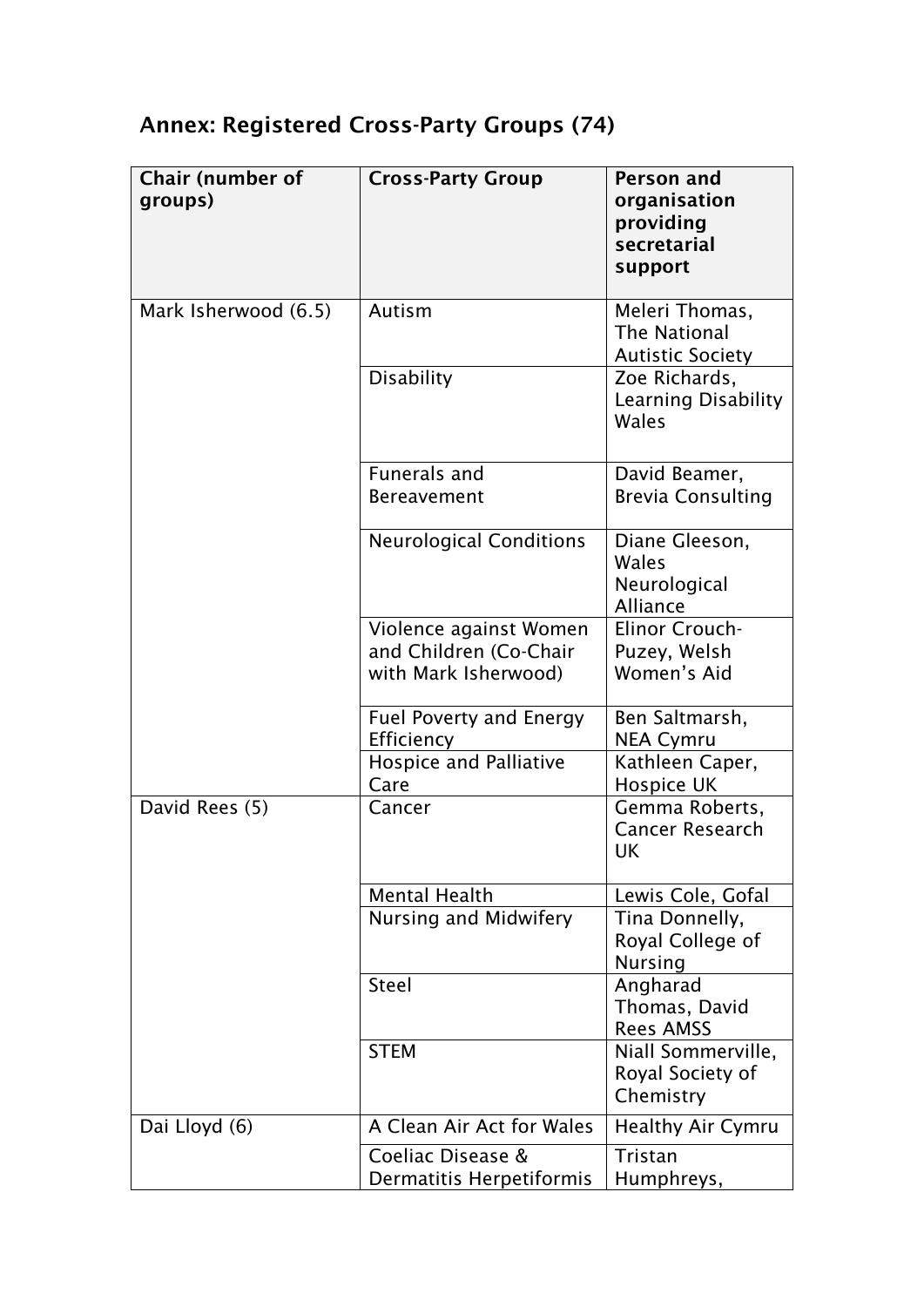|                    |                                                      | Coeliac UK                                                                                                 |
|--------------------|------------------------------------------------------|------------------------------------------------------------------------------------------------------------|
|                    | Liver Disease                                        | Dr William<br>Williams                                                                                     |
|                    | <b>Stroke</b>                                        | Jillian Haynes,<br><b>Stroke Association</b>                                                               |
|                    | Vision                                               | Elin Haf Edwards,<br><b>RNIB Cymru</b>                                                                     |
|                    | Welsh Language                                       | Ceri McEvoy and<br>Colin Nosworthy,<br>Mudiadau Dathlu'r<br>Gymraeg                                        |
| John Griffiths (6) | Biodiversity                                         | Liz Smith, Wales<br><b>Environment Link</b>                                                                |
|                    | <b>Further Education and</b><br><b>Future Skills</b> | Julia Osman,<br>Colleges Wales /<br>Colegau Cymru                                                          |
|                    | Policing                                             | Cerith Thomas,<br>Police and Crime<br>Commissioners<br>Advisor to the All<br><b>Wales Policing</b><br>Team |
|                    | Poverty                                              | Claire Cunliffe,<br>Oxfam Cymru                                                                            |
|                    | Race Equality                                        | Judge Ray Singh                                                                                            |
|                    | Smoking and Health                                   | Suzanne Cass,<br><b>ASH Wales</b>                                                                          |
| Darren Millar (2)  | Armed Forces and<br>Cadets                           | Curtis Shea.<br>Darren Millar<br><b>AMSS</b>                                                               |
|                    | Faith                                                | Jim Stewart,<br>Evangelical<br><b>Alliance Wales</b>                                                       |
| Mike Hedges (3)    | Housing                                              | Matthew Kennedy,<br>Institute of<br>Housing                                                                |
|                    | Older People                                         | Rachel Lewis, Age<br><b>Cymru Wales</b>                                                                    |
|                    | Deaf Issues                                          | Llyr Wilson Price,<br><b>Action on Hearing</b><br>Loss                                                     |
| Jayne Bryant (3)   | Arts and Health                                      | Helen Williams,                                                                                            |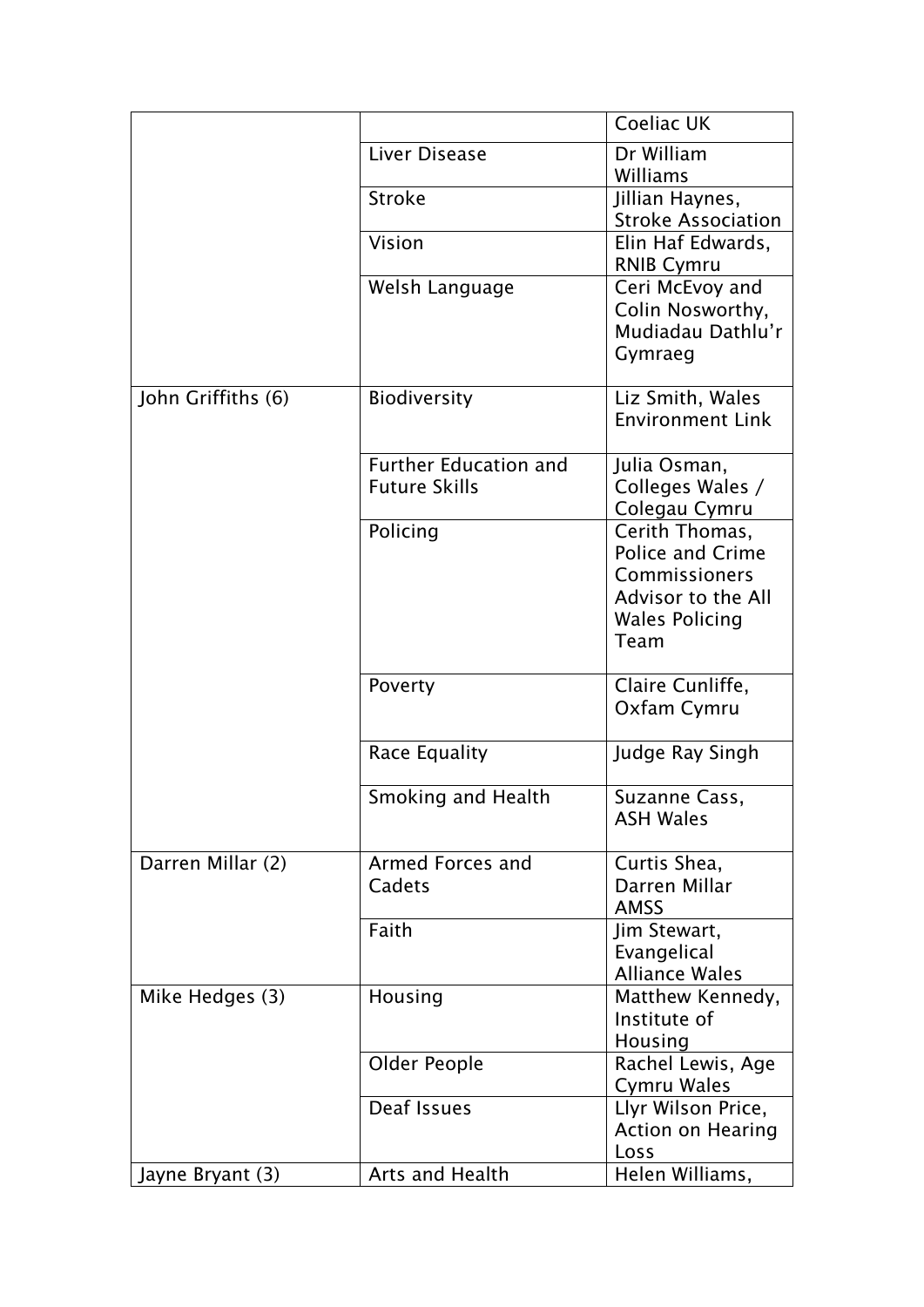|                                | <b>Arts Council for</b>                                                                                                                                                                                                                                    |
|--------------------------------|------------------------------------------------------------------------------------------------------------------------------------------------------------------------------------------------------------------------------------------------------------|
|                                | Wales                                                                                                                                                                                                                                                      |
| <b>Preventing Child Sexual</b> | <b>NSPCC</b>                                                                                                                                                                                                                                               |
| Abuse                          | Cymru/Wales,                                                                                                                                                                                                                                               |
|                                | <b>Stop it Now! Wales</b>                                                                                                                                                                                                                                  |
|                                | and the Survivors                                                                                                                                                                                                                                          |
|                                | <b>Trust Cymru</b>                                                                                                                                                                                                                                         |
|                                | Josh James,                                                                                                                                                                                                                                                |
|                                | Diabetes UK                                                                                                                                                                                                                                                |
|                                | Cymru                                                                                                                                                                                                                                                      |
|                                | Beth Mahoney,                                                                                                                                                                                                                                              |
|                                | Gofal                                                                                                                                                                                                                                                      |
|                                | Elinor Crouch-                                                                                                                                                                                                                                             |
|                                | Puzey, Welsh                                                                                                                                                                                                                                               |
|                                |                                                                                                                                                                                                                                                            |
|                                | Women's Aid                                                                                                                                                                                                                                                |
|                                | Dr Julie Peconi,                                                                                                                                                                                                                                           |
|                                | Skin Care Cymru                                                                                                                                                                                                                                            |
|                                |                                                                                                                                                                                                                                                            |
|                                | Emily Lewis, Canal                                                                                                                                                                                                                                         |
|                                | and River Trust in                                                                                                                                                                                                                                         |
|                                | Wales                                                                                                                                                                                                                                                      |
|                                |                                                                                                                                                                                                                                                            |
|                                | Carolyn Pugsley,                                                                                                                                                                                                                                           |
|                                | <b>Freshwater UK</b>                                                                                                                                                                                                                                       |
|                                |                                                                                                                                                                                                                                                            |
|                                |                                                                                                                                                                                                                                                            |
|                                |                                                                                                                                                                                                                                                            |
|                                |                                                                                                                                                                                                                                                            |
|                                |                                                                                                                                                                                                                                                            |
|                                |                                                                                                                                                                                                                                                            |
| <b>North Wales</b>             | Stephen Jones,                                                                                                                                                                                                                                             |
|                                | <b>WLGA</b>                                                                                                                                                                                                                                                |
|                                |                                                                                                                                                                                                                                                            |
| Children and Young             | Catriona Williams,                                                                                                                                                                                                                                         |
|                                | Children in Wales                                                                                                                                                                                                                                          |
|                                |                                                                                                                                                                                                                                                            |
|                                |                                                                                                                                                                                                                                                            |
| Construction                   | Joshua Miles,                                                                                                                                                                                                                                              |
|                                | Construction                                                                                                                                                                                                                                               |
|                                | <b>Industry Training</b>                                                                                                                                                                                                                                   |
|                                | <b>Board</b>                                                                                                                                                                                                                                               |
|                                | Mwenya Chimba,                                                                                                                                                                                                                                             |
| Wales                          | <b>Bawso</b>                                                                                                                                                                                                                                               |
| <b>Universities</b>            | Kieron Rees,                                                                                                                                                                                                                                               |
|                                | <b>Universities Wales</b>                                                                                                                                                                                                                                  |
| <b>Small and Medium Sized</b>  | Federation of                                                                                                                                                                                                                                              |
|                                | <b>Small Businesses</b>                                                                                                                                                                                                                                    |
|                                | <b>Diabetes</b><br><b>Eating Disorders</b><br>Violence against Women<br>and Children (Co-Chair<br>with Mark Isherwood)<br>Skin<br>Waterways<br>Sustainable Energy<br>People (co-Chair with<br>David Melding)<br>Human Trafficking in<br><b>Enterprises</b> |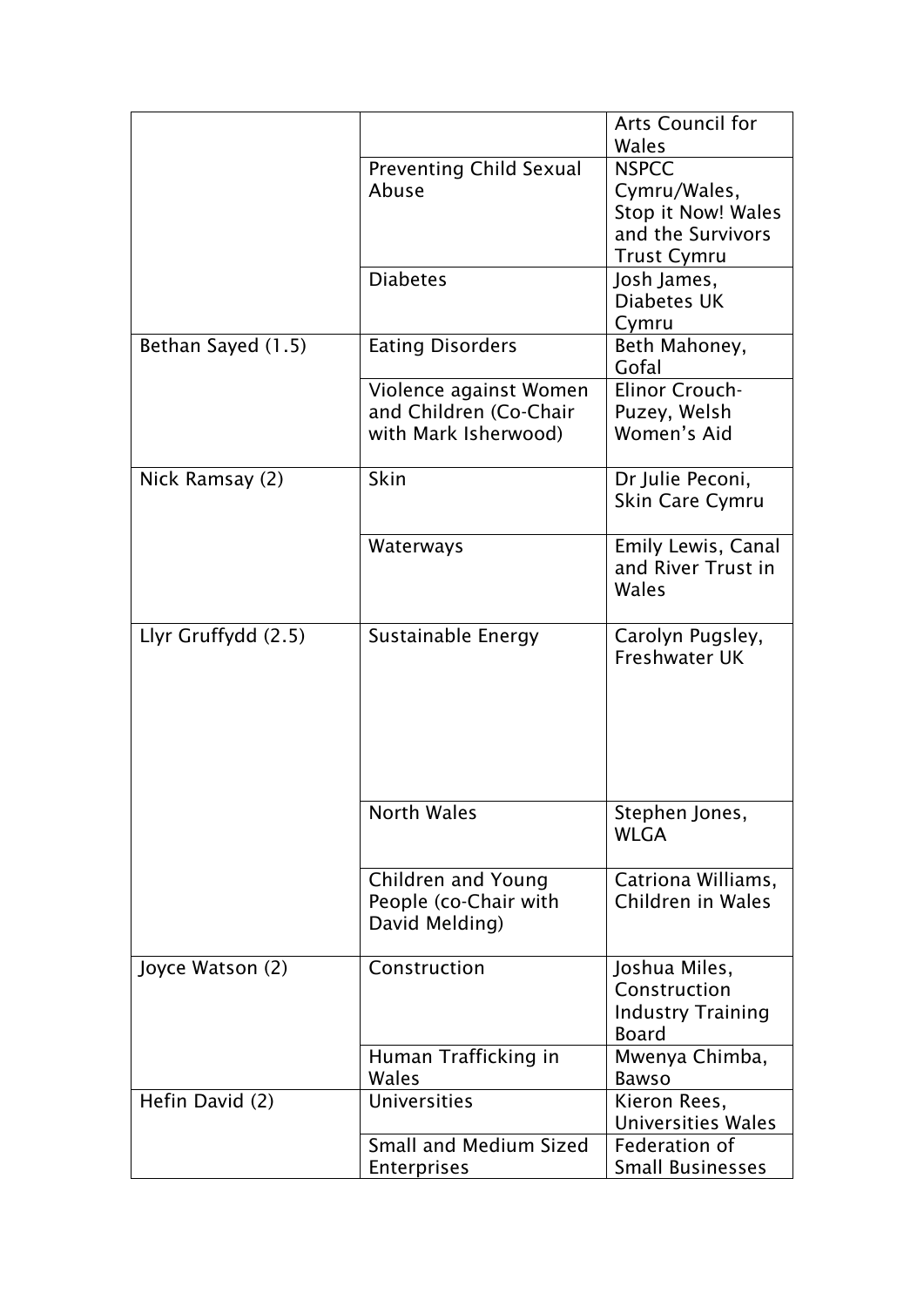| Lynne Neagle (2)            | Dementia                                                      | Sophie Douglas,<br>Alzheimer's<br><b>Society Cymru</b>                |
|-----------------------------|---------------------------------------------------------------|-----------------------------------------------------------------------|
|                             | <b>Suicide Prevention</b>                                     | <b>Samaritans Cymru</b>                                               |
| Angela Burns (3)            | <b>Sepsis</b>                                                 | Terrance Canning,<br>Sepsis Trust                                     |
|                             | <b>Medical Research</b>                                       | Bethan Edwards,<br><b>British Heart</b><br><b>Foundation Cymru</b>    |
|                             | Rare, Genetic and<br><b>Undiagnosed Conditions</b><br>(NEW)   | Emma Hughes,<br><b>Genetic Alliance</b><br>UK                         |
| Jenny Rathbone (3)          | Food                                                          | George Watkins,<br>Jenny Rathbone<br><b>AMSS</b>                      |
|                             | Women's Health                                                | Rachel Clarke,<br><b>British Pregnancy</b><br><b>Advisory Service</b> |
|                             | <b>Gypsies and Travellers</b>                                 | Thomas Hendry,<br><b>SEWREC</b>                                       |
| Vikki Howells (2)           | <b>Industrial Communities</b>                                 | Peter Slater,<br>Industrial<br>Communities<br>Alliance                |
|                             | Co-operatives and<br><b>Mutuals</b>                           | Mike Erskine,<br>Wales Co-<br>operative Centre                        |
| Suzy Davies (1.5)           | Tourism                                                       | Craig Lawton,<br><b>Suzy Davies AMSS</b>                              |
|                             | Women (co-chairing with<br>Sian Gwenllian)                    | Women's Equality<br><b>Network</b>                                    |
| Janet Finch-Saunders<br>(1) | <b>Small Shops</b>                                            | Edward Woodall,<br>Association of<br>Convenience<br><b>Stores</b>     |
| David Melding (1.5)         | Looked After Children                                         | Rhian Williams,<br><b>Voices from Care</b>                            |
|                             | Children and Young<br>People (co-Chair with Llyr<br>Gruffydd) | Catriona Williams,<br>Children in Wales                               |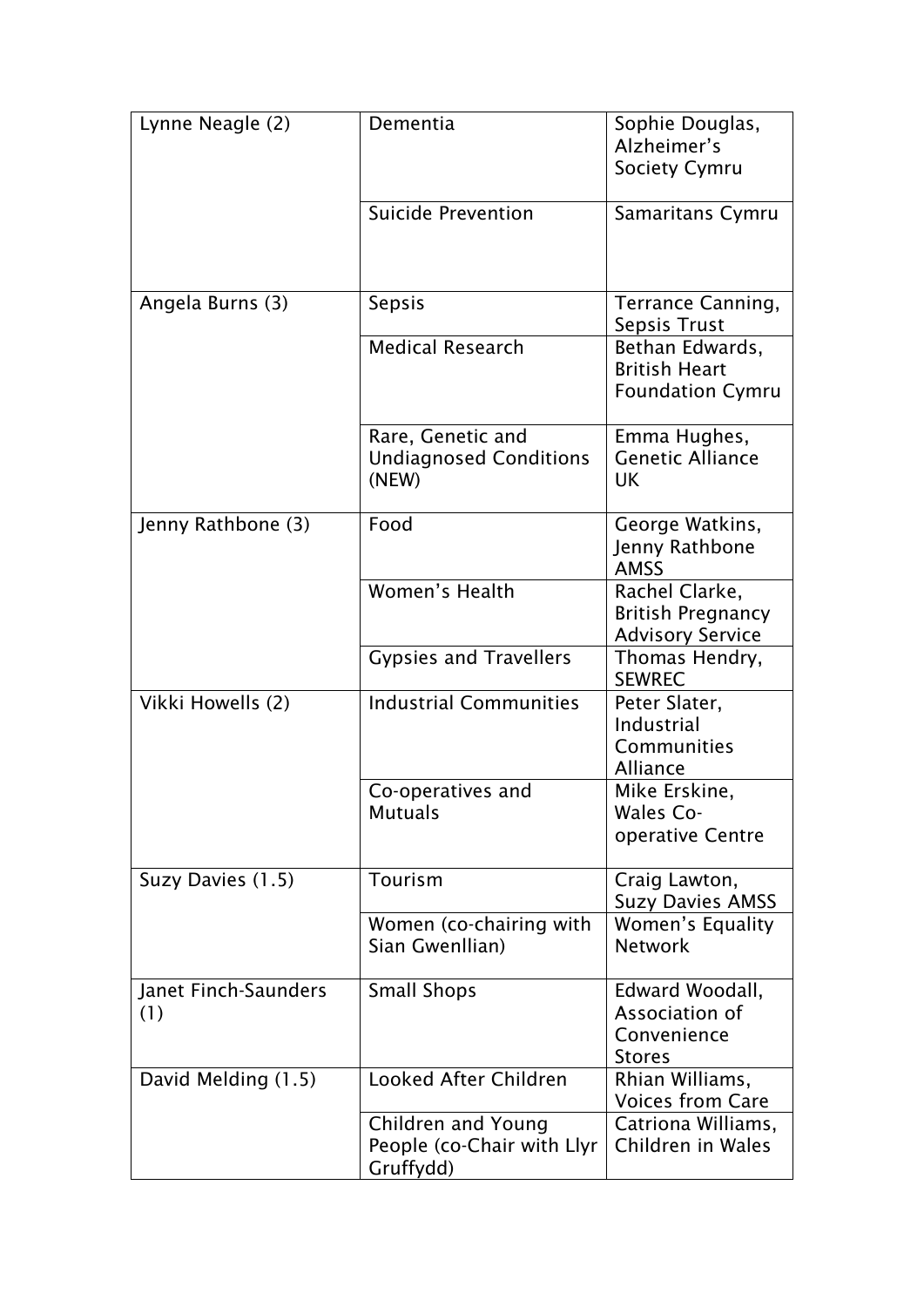| Russell George (1)     | Transport                                    | John Pockett,<br>Confederation of<br>Passenger<br><b>Transport in Wales</b>       |
|------------------------|----------------------------------------------|-----------------------------------------------------------------------------------|
| Rhun ap Iorwerth (2)   | <b>Wales International</b>                   | Jenny Scott, British<br><b>Council Wales</b>                                      |
|                        | <b>Muscular Dystrophy</b>                    | Jonathan Kingsley,<br>Muscular<br>Dystrophy UK                                    |
| Huw Irranca-Davies (1) | <b>Active Travel Act</b>                     | Chris Roberts,<br><b>AMSS</b>                                                     |
| David J Rowlands (1)   | Technology and<br>Innovation                 | Catriona Reckless,<br><b>Mark Reckless</b><br><b>AMSS</b>                         |
| Sian Gwenllian (0.5)   | Women (co-chairing with<br>Suzy Davies)      | Women's Equality<br><b>Network</b>                                                |
| Mick Antoniw (2)       | <b>Problem Gambling</b>                      | <b>Wynford Ellis</b><br>Owen, Living<br><b>Room Cardiff</b>                       |
|                        | Haemophilia and<br><b>Contaminated Blood</b> | Lynne Kelly,<br>Haemophilia<br>Wales                                              |
| Mark Reckless (1)      | Law                                          | Catriona Brown,<br><b>Mark Reckless</b><br>AMSS                                   |
| Dawn Bowden (1)        | Asbestos                                     | Cedric Clement-<br>Evans, New Law<br>Solicitors                                   |
| Jack Sargeant (1)      | Beer and Pubs                                | John Pockett                                                                      |
| Andrew RT Davies (2)   | Conservation and<br>Shooting                 | Steve Griffith,<br><b>British Association</b><br>for Shooting and<br>Conservation |
|                        | Woodlands, Forestry and<br>Timber            | Eleanor Harris,<br>Confor                                                         |
| Helen Mary Jones (1)   | Human Rights                                 | Simon Hoffman,<br>Equality and<br>Human Rights<br>Commission                      |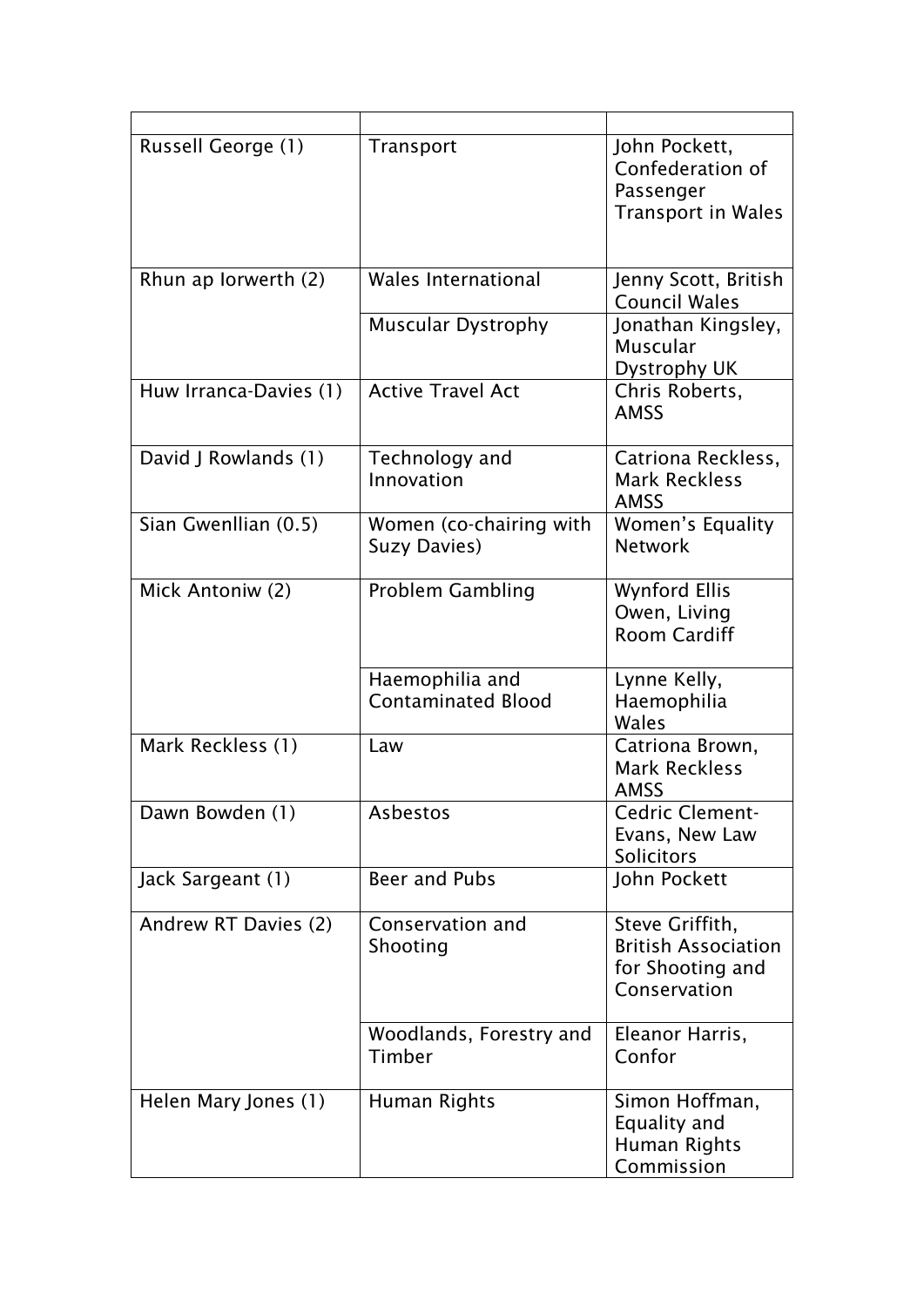| Rhianon Passmore (1) | <b>Music</b>                                         | Sam Murray                                                     |
|----------------------|------------------------------------------------------|----------------------------------------------------------------|
|                      |                                                      |                                                                |
| VACANT (4)           | <b>Rural Affairs</b>                                 | Tegryn Jones,<br><b>National Parks</b><br>Wales                |
|                      | <b>Public and Commercial</b><br>Services (PCS) Union | Darren Williams,<br>Public and<br>Commercial<br>Services Union |
|                      | Cricket                                              | Paul Morris, Laura<br>Jones AMSS                               |
|                      | Wales Air Ambulance                                  | Angela Hughes,<br>Wales Air<br>Ambulance                       |

## Wound-up CPGs during the fifth Senedd (7)

| Eluned Morgan         | <b>Arts and Health</b>  | Unknown                                                                 |
|-----------------------|-------------------------|-------------------------------------------------------------------------|
| Llyr Gruffydd         | <b>Biodiversity</b>     | Liz Smith, Wales<br><b>Environment Link</b>                             |
| Lynne Neagle          | <b>Circuit of Wales</b> | Jonathan<br>Morgan, Insight<br>Wales                                    |
| <b>Russell George</b> | Cross-border issues     | John Pockett,<br>Confederation of<br>Passenger<br>Transport in<br>Wales |
| Nick Ramsay           | Welsh Food and Drink    | <b>Matthew Phipps</b>                                                   |
| Neil McEvoy           | <b>Boxing</b>           | <b>Ellis Cummings</b>                                                   |
| Darren Millar         | The Middle East         | Curtis Shea                                                             |

## De-registered CPGs during the fifth Senedd (1)